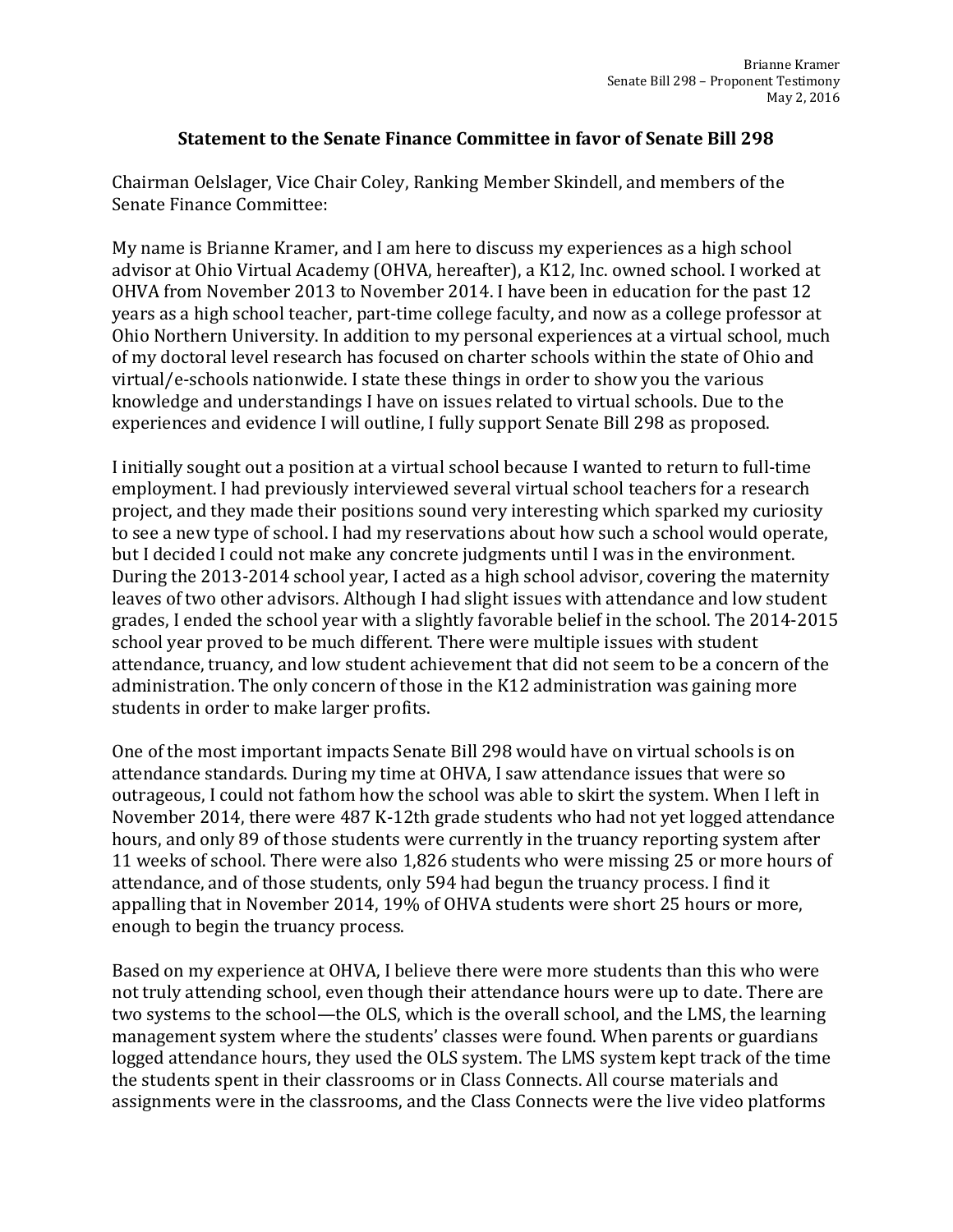where teachers would hold classes at designated times throughout the school day. Because of the way these two systems are set up, it does not allow for an accurate portrayal of a student's attendance. For example, a student may have only logged into the LMS for 3 hours that week, but the student's parent or guardian had logged 25 hours for the week. While OHVA does indicate that some student work hours are outside the LMS, I believe the attendance reported to the state should reflect the actual time spent in the classroom. If public, private, parochial, and seated charter school students must log 920 hours **at school**, then virtual school students should be required to log the same amount of time using the LMS classroom platform.

Other issues more common in virtual schools are the mobility rate and student learning loss. OHVA's mobility rate is 39%, far higher than the average mobility rate of 20% found at larger urban schools in the state. In the current climate of standardized tests, when a student returns to their home district, any state assessments reflect on the student's current district. Even if that student returned to their home district the day before testing, those test scores have no impact on the school that the student was enrolled in previously. There are no policies in place to take into account the learning the student may have lost during their time at a virtual school. A 2015 study by the Stanford Center for Research on Education Outcomes (CREDO) found virtual school students lost 72 days of learning, on average, in reading, and lost 180 days of learning in math. Low attendance and high churn rates could certainly contribute to this loss of learning. With the churn rate at OHVA being cited by multiple sources as high as 51%, public school districts bear the brunt of the outcomes of online education when those students return to their local schools.

Since their inception, virtual schools in Ohio have not performed well. Looking at Ohio Virtual Academy alone, from 2003-2012, the Ohio Department of Education ranked the school as Continuous Improvement for seven out of nine school years. During the past three school years, OHVA has earned an F on the indicators met. In addition, the 2012-2013 and 2013-2014 school years, OHVA did not meet AYP, and the results from the 2014-2015 report card can also be taken into question. The April 2016 report from the National Education Policy Center shows that Ohio has the most students enrolled in full-time virtual schools, yet the 16 full-time virtual schools in Ohio failed to meet or exceed the benchmark expectations on last year's PARCC assessments.

Virtual schools also need to be held to the same standards of transparency as public schools. Currently, virtual schools' board meetings are not made widely known to the families they serve. OHVA puts the school board information on their website, but does not indicate whether or not these meetings are open to the public. In addition, the OHVA website states that board meeting minutes will be posted after approval at the next meeting. Today is May 3rd, and minutes have only been posted for the August 18, 2015 and October 20, 2015 meetings. Based on the schedule OHVA set, they are not giving out timely information to their families and stakeholders. Meetings from December 15, 2015 and February 16, 2016 have not been posted. With all the controversy surrounding virtual schools, and more recently, OHVA and ECOT, board meetings should be live-streamed after proper notice has been given to the families the schools serve, their stakeholders, and the